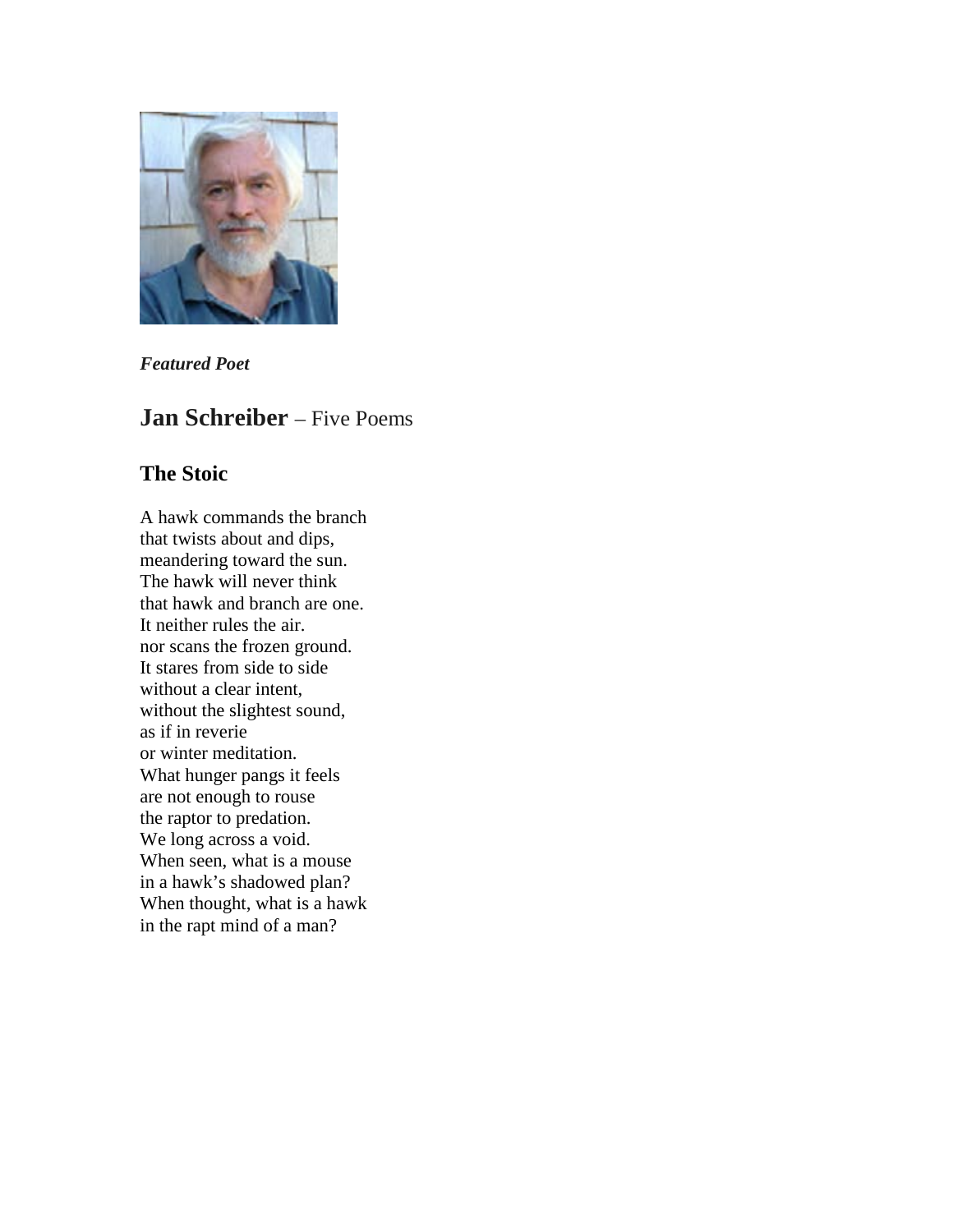### **Abraham in Wisconsin**

Why he started out with two thick planks strapped to the car the day we were to visit our aunt in Marinette, we did not know. We all piled in – Dad driving, Mom beside him, the three of us in back. The road would lead far down the long peninsula, then up the deep bay's other side. It used to take a hundred miles and precious gasoline to reach the town whose lights we'd see a mere eighteen miles across the water when we gazed on summer nights. But this was March and it was winter still. Reaching the shore, we headed out across the frozen bay, furrowing snow that covered foot-thick ice. Over the steady engine now and then we heard the eerie boom of shifting plates. He drove as if he motored down God's highway, past guidepost branches men had stuck in snow, but halfway through the trip he had to stop. Late winter ice had cracked and pulled apart, leaving a watery chasm two feet wide. The planks would be our bridge. He took them from the roof of our still throbbing touring car, laid them across the gap, then drove us all to the new continent as if it were an ordinary act, relashed the planks, and on we went until we reached firm land. What voice commanded sacrifice that day only to grant reprieve by mere caprice? I've asked myself for years. I think it was some pale implacable far northern god indifferent to the petty loves of men, demanding loyalty to an ideal. I'm in that car again, in thought or dreams. The scene keeps shifting – might he still turn back? He never does. What dark enigma spans this world of fragile life and that indifferent universe that haunts his thoughts? A god

does not disclose his motives or his plans.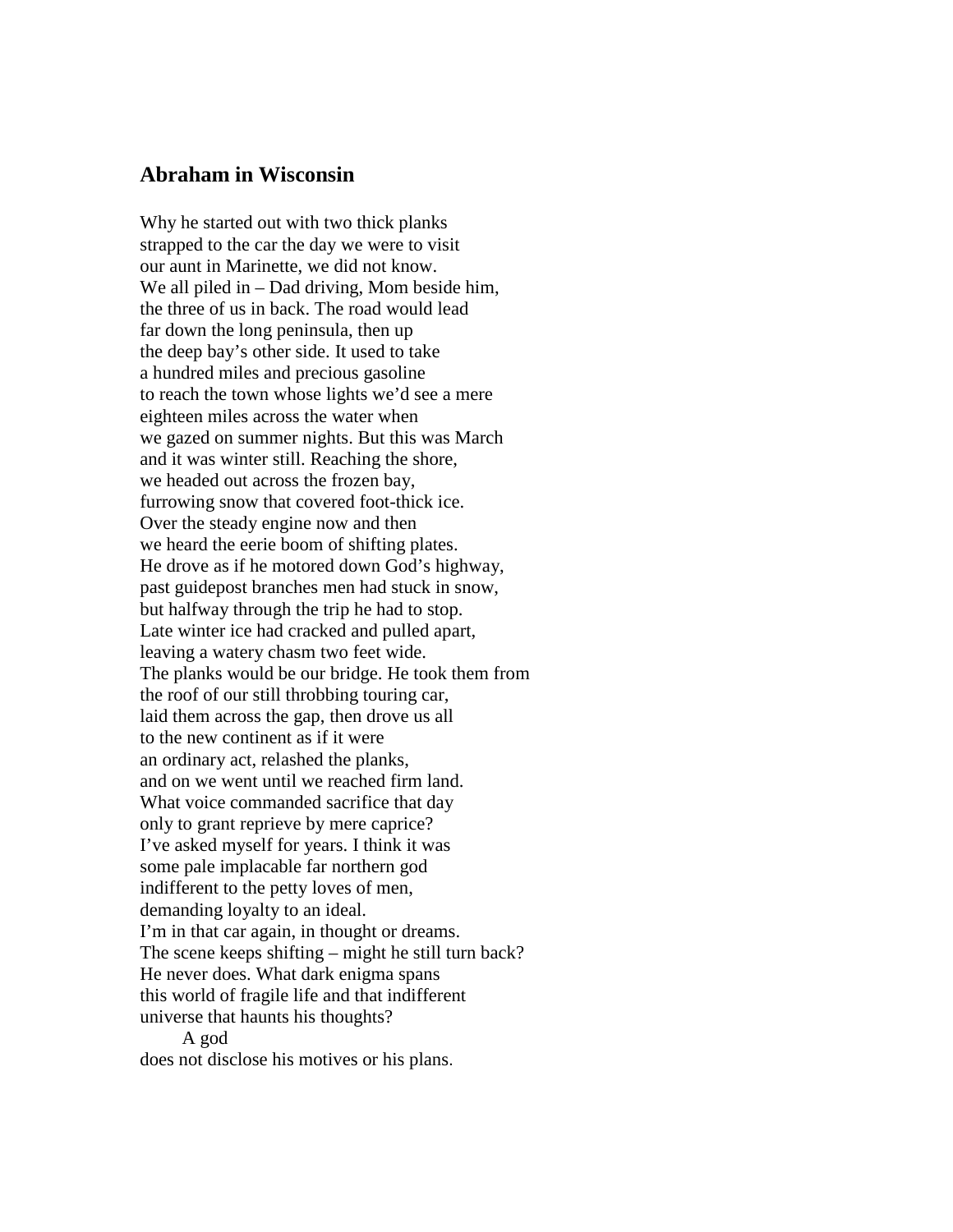## **An Apparition of My Father**

Why shouldn't he be here? This is his house – the one he built in '49 and faced with field-cut stone. Across the endless yard I glimpse the blue-green harbor where tourists in yachts carouse. It must be lunchtime, otherwise he'd be behind the counter at the store. Something needs fixing – part of the furnace maybe, or a broken water line. He's searching for a washer in a drawer and hasn't said a word so far. I hear my boy-self say, " ... soon as the grass has dried ..." "Well, thinking about it still won't get the lawn mowed." Aware that I'm at last free to apologize for all those heedless years, I nerve myself to ask him what he's looking for and can I help. He doesn't let the moment stay but, singing almost under his breath, "Mimi, you funny little good-for-nothing Mimi," still busy with his still mysterious task (as if from time's assaults he bore only the lightest inkling of regret), slips out the other door.

#### **The Leaves**

The leaves are everywhere, a blizzard in the mind, the colors of lost days swirling about your feet. Hurry, rake up the drying stains of sun, the exposed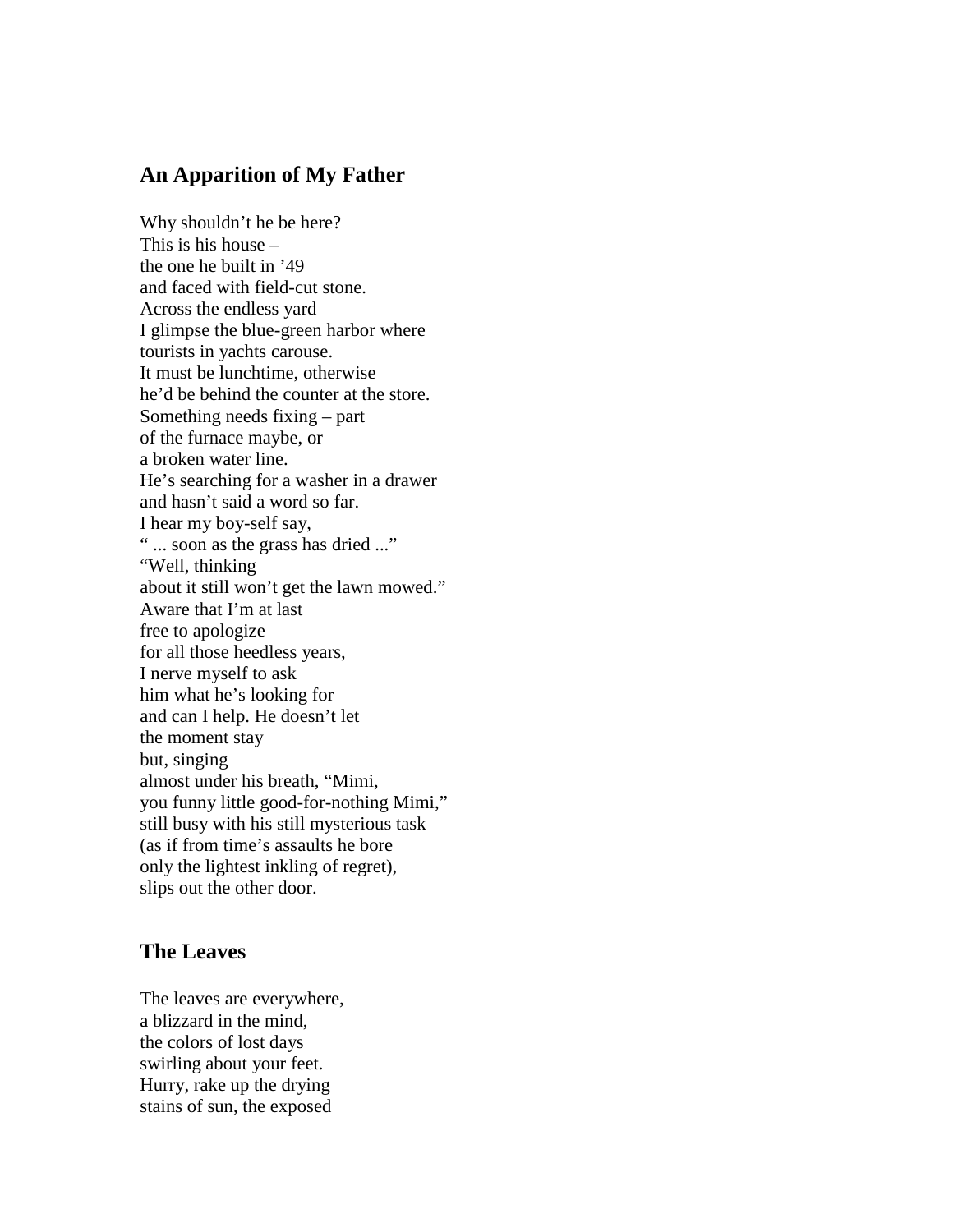records of your deceit. Rake up rejection, loss, callous indifference, words that you can't unsay, a vagrant tumult in the unsettled air. Nothing is going to assuage your sense of failure, your chagrin. There's no escape. You can't retreat into a dream or stifle memories of those never-outlived times. They riot among the leaves: furies bent on avenging your ancient squalid crimes. You thrust them from your mind. (A word can overcome the terrors of a child. It's confidence you lack.) Destroy the leaves. They're dead. But though you quash them they come back, come back, come back.

## **The Pine Forest**

See how the needles fall from high trees where they ride down spillways on a canted shaft of light; and as the drifting cast-offs waft like random memory through immobile air they execute a danse extraordinaire in silence weighted down by lassitude, grief and regret, closing an interlude of life in which each claimed a tiny share. Unmoored like words that now no longer bear a meaning or recall a once-sought key to happiness, they yield to gravity and drop without distinction, settling where today will merge like each preceding day into a timeless archive of decay.